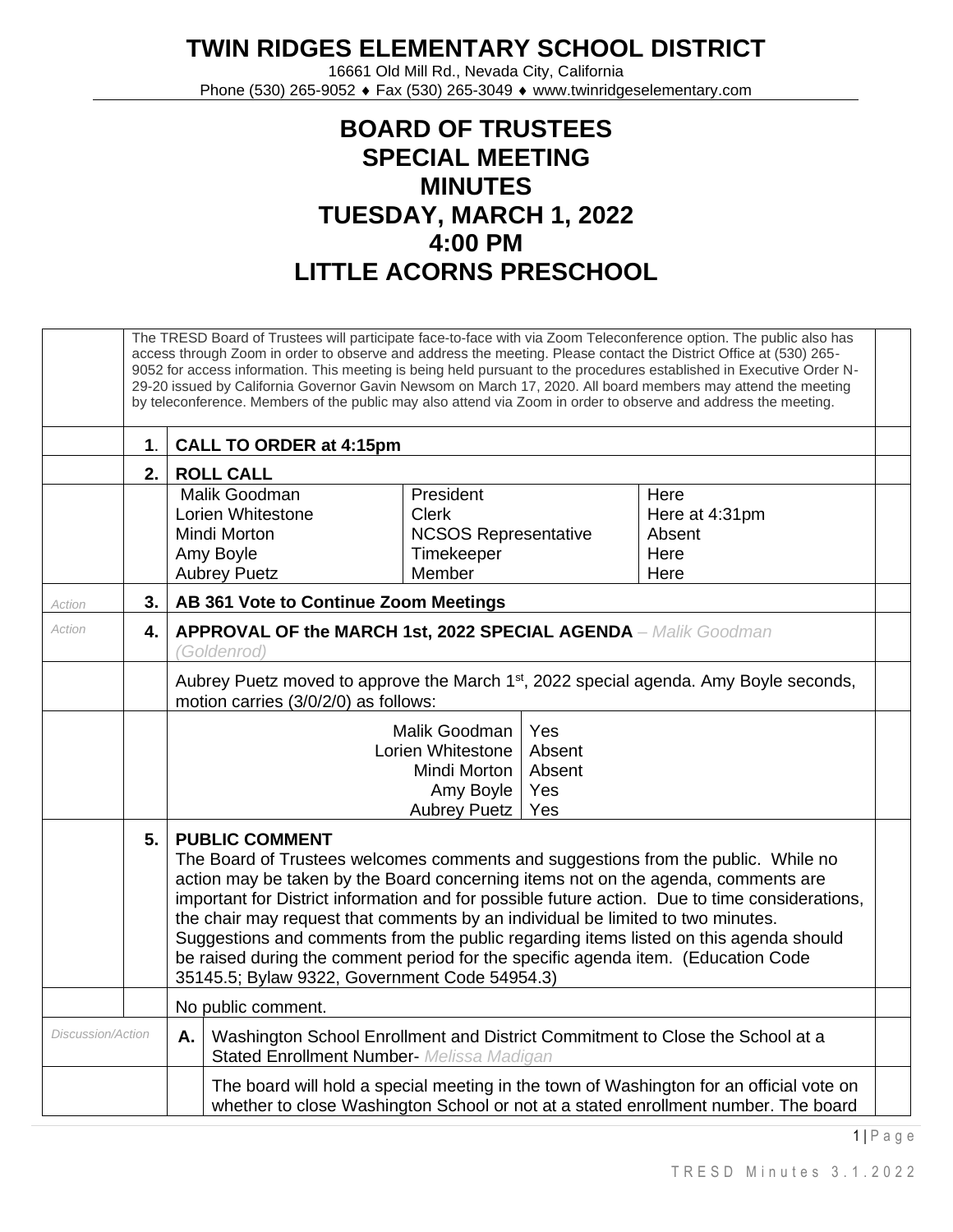|                          |                                                                                                                                                  |    | discussed the possibilities that could be offered if the school is closed. Students can<br>attend Grizzly Hill School if Washington School is closed. Transportation to the bus<br>stop at White Cloud could be provided for the remaining students. Melissa Madigan<br>will contact Scott Lay to discuss the bussing options for the students if they attend<br>Nevada City School District or Grass Valley School District. The board would like to<br>review an assessor's map of Washington to get an accurate number for how much a<br>driver for the van would cost. If Washington School does close, the board prefers that<br>it would remain an Educational Resource Facility, so the nutritional program can still<br>be available for the students. ASES may also be a possibility, to continue providing<br>internet access to the students.<br>The board would like to hold a special meeting on April 5 <sup>th</sup> at 4pm in Washington, CA.<br>Pizza will be provided, and the board will discuss the future of Washington School at<br>this time. |  |
|--------------------------|--------------------------------------------------------------------------------------------------------------------------------------------------|----|----------------------------------------------------------------------------------------------------------------------------------------------------------------------------------------------------------------------------------------------------------------------------------------------------------------------------------------------------------------------------------------------------------------------------------------------------------------------------------------------------------------------------------------------------------------------------------------------------------------------------------------------------------------------------------------------------------------------------------------------------------------------------------------------------------------------------------------------------------------------------------------------------------------------------------------------------------------------------------------------------------------------------------------------------------------------|--|
| <b>Discussion/Action</b> |                                                                                                                                                  | В. | 5-10 Year Plan- Melissa Madigan                                                                                                                                                                                                                                                                                                                                                                                                                                                                                                                                                                                                                                                                                                                                                                                                                                                                                                                                                                                                                                      |  |
|                          |                                                                                                                                                  |    | If Washington School is turned into an Educational Resource Facility, it allows for the<br>school to reopen in five years if a teacher is hired and student enrollment numbers<br>meets the minimum requirement.                                                                                                                                                                                                                                                                                                                                                                                                                                                                                                                                                                                                                                                                                                                                                                                                                                                     |  |
|                          |                                                                                                                                                  |    | For Grizzly Hill School, the board would like to have an athletic director hired to get<br>our sports program started. They would like to have someone hired in June/July. This<br>item is requested to be on the agenda until someone is hired to fill the position.                                                                                                                                                                                                                                                                                                                                                                                                                                                                                                                                                                                                                                                                                                                                                                                                |  |
|                          |                                                                                                                                                  |    | Special education costs are high and are anticipated to continue rising. It costs about<br>half of the overall budget for the district. Amy Boyle and Malik Goodman expressed<br>their personal experiences/complaints regarding special ed services.                                                                                                                                                                                                                                                                                                                                                                                                                                                                                                                                                                                                                                                                                                                                                                                                                |  |
|                          |                                                                                                                                                  |    | Universal TK will go into effect next year. In 2027 every four year old will be enrolled in<br>TK.                                                                                                                                                                                                                                                                                                                                                                                                                                                                                                                                                                                                                                                                                                                                                                                                                                                                                                                                                                   |  |
|                          |                                                                                                                                                  |    | The board would like to know if teachers can review curriculum before the March 8 <sup>th</sup><br>regular meeting. They would like teacher feedback during the regular meeting. TRTA<br>representative Tiffany Caughey believes teachers will be able to review curriculum in<br>time to give feedback to the board during the next regular meeting.                                                                                                                                                                                                                                                                                                                                                                                                                                                                                                                                                                                                                                                                                                                |  |
|                          | 6.                                                                                                                                               |    | <b>PUBLIC COMMENT ON CLOSED SESSION ITEMS - Malik Goodman</b>                                                                                                                                                                                                                                                                                                                                                                                                                                                                                                                                                                                                                                                                                                                                                                                                                                                                                                                                                                                                        |  |
|                          | 7.                                                                                                                                               |    | <b>CLOSED SESSION BEGAN AT 5:55pm.</b>                                                                                                                                                                                                                                                                                                                                                                                                                                                                                                                                                                                                                                                                                                                                                                                                                                                                                                                                                                                                                               |  |
| Discussion/Action        |                                                                                                                                                  | Α. | Public Employee Discipline/Dismissal/Release (Government Code § 54957(b))                                                                                                                                                                                                                                                                                                                                                                                                                                                                                                                                                                                                                                                                                                                                                                                                                                                                                                                                                                                            |  |
| <b>Discussion/Action</b> |                                                                                                                                                  | В. | Conference with Labor Negotiator (Government Code § 54957.6). Employee<br>Organizations: CSEA and TRTA. Agency Negotiator: Melissa Madigan                                                                                                                                                                                                                                                                                                                                                                                                                                                                                                                                                                                                                                                                                                                                                                                                                                                                                                                           |  |
|                          | 8.                                                                                                                                               |    | <b>RECESS /RECONVENE - Report Out on Closed Session - Malik Goodman</b>                                                                                                                                                                                                                                                                                                                                                                                                                                                                                                                                                                                                                                                                                                                                                                                                                                                                                                                                                                                              |  |
|                          |                                                                                                                                                  | Α. | Reportable Action Taken Regarding Public Employee Discipline/Dismissal/Release<br>(Government Code § 54957(b))                                                                                                                                                                                                                                                                                                                                                                                                                                                                                                                                                                                                                                                                                                                                                                                                                                                                                                                                                       |  |
|                          | No Reportable Action Taken.                                                                                                                      |    |                                                                                                                                                                                                                                                                                                                                                                                                                                                                                                                                                                                                                                                                                                                                                                                                                                                                                                                                                                                                                                                                      |  |
|                          | Conference with Labor Negotiator (Government Code § 54957.6). Employee<br>В.<br>Organizations: CSEA and TRTA. Agency Negotiator: Melissa Madigan |    |                                                                                                                                                                                                                                                                                                                                                                                                                                                                                                                                                                                                                                                                                                                                                                                                                                                                                                                                                                                                                                                                      |  |

2 | P a g e